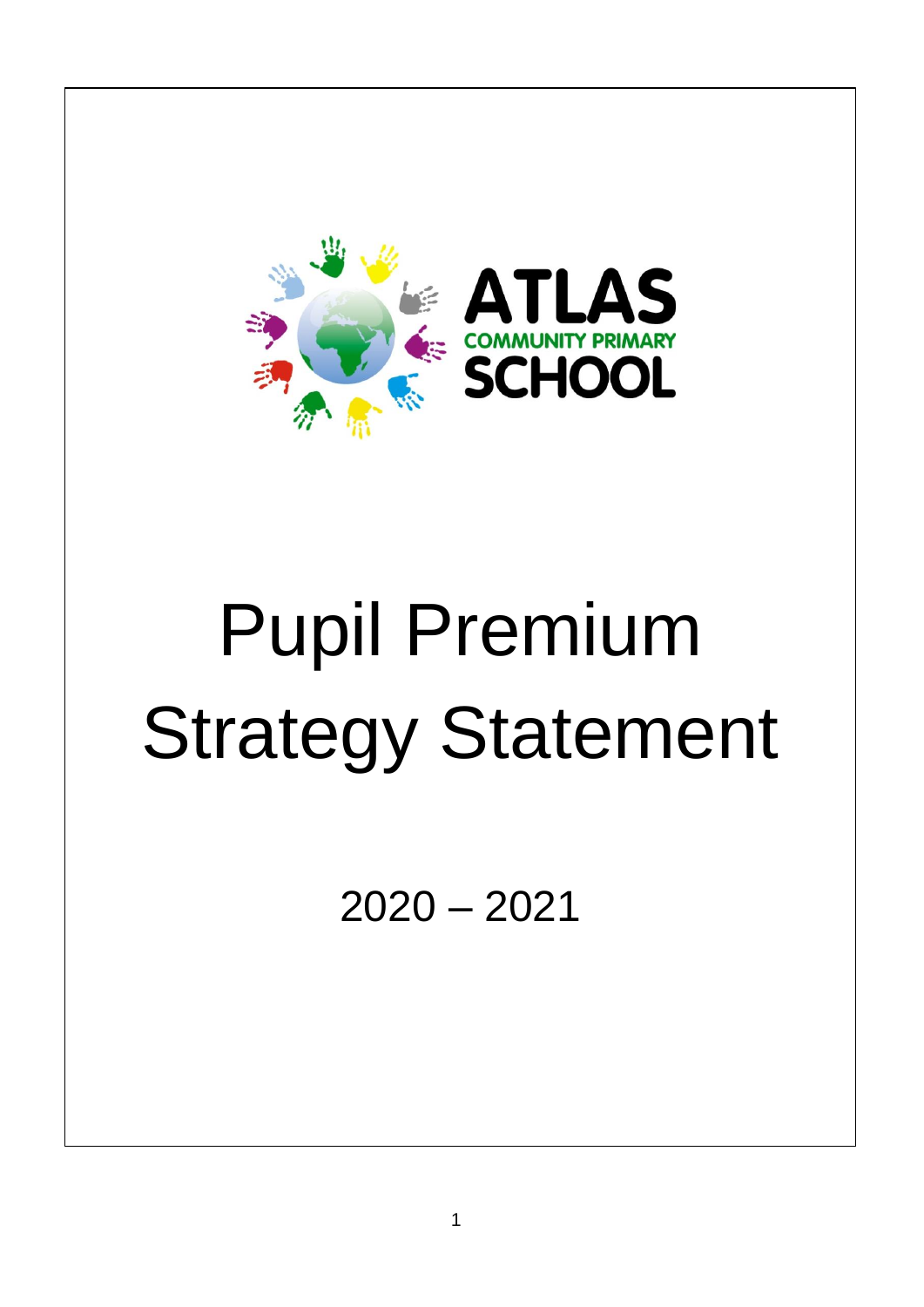#### **School overview**

| <b>Metric</b>                               | Data                                  |
|---------------------------------------------|---------------------------------------|
| School name                                 | <b>Atlas Community Primary School</b> |
| Pupils in school                            | 201                                   |
| Proportion of disadvantaged pupils          | 49 pupils/24.3%                       |
| Pupil premium allocation this academic year | £89,760                               |
| Covid-19 Catch up premium                   | £16,000                               |
| Academic year or years covered by statement | 2020-21                               |
| Publish date                                | September 2020                        |
| Review date                                 | <b>July 2021</b>                      |
|                                             | (Interim review February 2021)        |
| Statement authorised by                     | Lisa Simpson                          |
| Pupil premium lead                          | Lisa Simpson                          |

### **Disadvantaged pupil progress scores for 2020**

\*There are no results from 2021 due to Covid-19

| <b>Measure</b>                   | <b>Score</b> |
|----------------------------------|--------------|
| Meeting expected standard at KS2 |              |
| Achieving high standard at KS2   |              |
| <b>Measure</b>                   | <b>Score</b> |
| Reading                          |              |
| Writing                          |              |
| <b>Maths</b>                     |              |

## **Strategy aims for disadvantaged pupils**

| Aim                               | <b>Target</b>                                                            | <b>Target</b><br>date | <b>REVIEW</b>                                                     |
|-----------------------------------|--------------------------------------------------------------------------|-----------------------|-------------------------------------------------------------------|
| Progress in Reading               | KS2 Pupils to achieve FFT                                                | July                  | No data for 2021                                                  |
| Progress in Writing               | targets set in September 2020.                                           | 2021                  |                                                                   |
| Progress in<br><b>Mathematics</b> |                                                                          |                       |                                                                   |
| <b>Phonics</b>                    | School to reach national<br>expectations at Year 1 and Year<br>2.        | July<br>2021          | No data for 2021                                                  |
| Other                             | Improve attendance of<br>disadvantaged pupils to school<br>target of 96% | July<br>2021          | Impacted by Covid 19<br>and pupils stuck in red<br>list countries |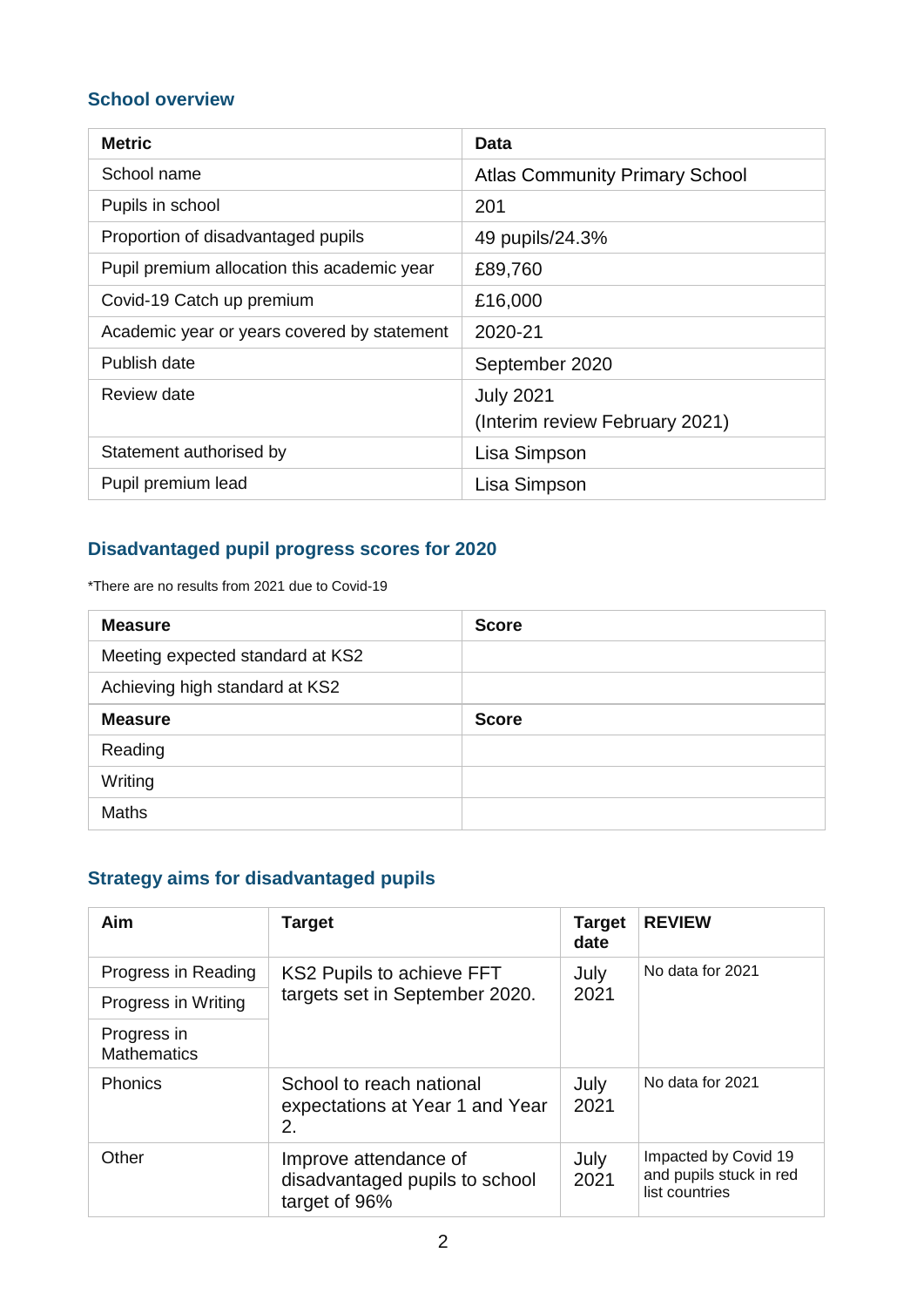# **Teaching priorities for current academic year**

| <b>Measure</b>                                                                           | <b>Activity</b>                                                                                                                                                                                                                                                                                                                                                                                                                                                                                                                                                                                                                                                                                                                                                                                                                  | <b>Review</b>                                                                                                                                                                                                                                                                                                                                                                                                                                                                                                                                                                                                                                                                                                                                                                                                                                                                             |
|------------------------------------------------------------------------------------------|----------------------------------------------------------------------------------------------------------------------------------------------------------------------------------------------------------------------------------------------------------------------------------------------------------------------------------------------------------------------------------------------------------------------------------------------------------------------------------------------------------------------------------------------------------------------------------------------------------------------------------------------------------------------------------------------------------------------------------------------------------------------------------------------------------------------------------|-------------------------------------------------------------------------------------------------------------------------------------------------------------------------------------------------------------------------------------------------------------------------------------------------------------------------------------------------------------------------------------------------------------------------------------------------------------------------------------------------------------------------------------------------------------------------------------------------------------------------------------------------------------------------------------------------------------------------------------------------------------------------------------------------------------------------------------------------------------------------------------------|
| Priority 1 - Improve end<br>of KS2 results so that<br>pupils meet end of year<br>targets | Maths Lead to complete<br>training as a Mastery Specialist<br>for the West Yorkshire Maths<br>Hub. Additional time allocated<br>to carry out specialist training<br>sessions with our own staff in<br>school<br>TLR3 for implementation of<br>schemes of work for Writing &<br>Reading in KS2. Focus on a<br>consistent strategy for the<br>teaching of writing, building on<br>the use of T4W in EY/KS1, and<br>the development of teaching to<br>specific reading skills across<br><b>KS2.</b><br>New Reading scheme books<br>for KS2.<br>Class novel sets per unit for<br>the children to use and keep<br>their own copy of each book to<br>build up a 'personal library'<br>Continue to update curriculum<br>and subject based books in<br>KS2 so that reading resources<br>are high-quality and matched<br>to pupils' needs | Maths lead completed<br><b>Mastery Specialist training</b><br>and worked closely with all<br>teachers in school<br>throughout the year. Maths<br>provision across the school<br>shows marked<br>improvement (see recent<br>Dol notes) and pupils are<br>confidently articulating their<br>learning. Clear progression<br>across the school.<br>English lead engaged in<br>team planning with all<br>teachers, leading to greater<br>consistency across the<br>school. T4W strategies are<br>embedded.<br>Pupils accessing<br>appropriate reading books<br>matched to their reading<br>ability across the school.<br>High quality texts accessed<br>by every class, used within<br>targeted reading lessons<br>with a clear focus.<br>Pupils' work shows the<br>raised expectations of<br>teachers and the impact of<br>targeted teaching is evident<br>in the progress made by<br>pupils. |
| Priority 2 - Pupils in<br>Year 1 and Year 2<br>meet the expected<br>standard in phonics  | <b>Training with Burley Woodhead</b><br>English Hub - all staff. Follow-<br>up training for all.<br>Consistent phonics resources<br>in all classrooms.<br>Phonics-matched reading<br>books to ensure group reading<br>sessions and home reading is<br>appropriate to the child's<br>phonics phase.<br>Continue to re-visit staff<br>training with all staff.                                                                                                                                                                                                                                                                                                                                                                                                                                                                     | All staff received training<br>and follow up sessions.<br>All classrooms have the<br>same resources for the<br>teaching of phonics which<br>follow the same teaching<br>pattern across EY/KS1.<br>Home reading books<br>bought and are matched to<br>phonics ability.                                                                                                                                                                                                                                                                                                                                                                                                                                                                                                                                                                                                                     |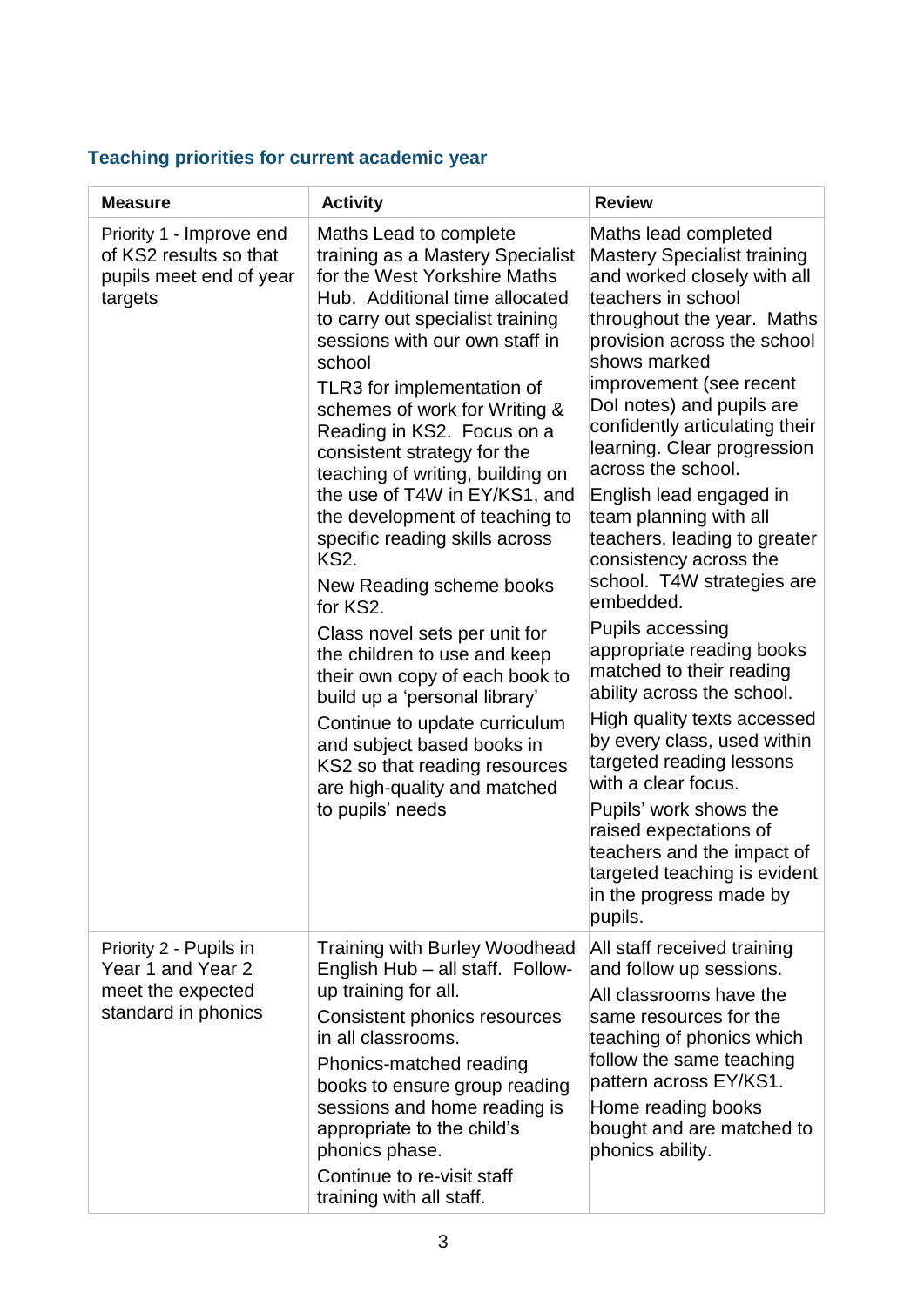|                                                                  | Continue to update curriculum<br>and subject based books in<br>EY/KS1 so that reading<br>resources are high-quality and<br>matched to pupils' needs                                                                                                                                                                                                                                                                                                                                                                                        | Remote teaching of<br>phonics continued in the<br>same routine as in class.<br>September phonics checks<br>show very little slippage in<br>terms of children's phonic<br>knowledge.<br>Parental work around<br>phonics and early reading<br>was difficult due to not<br>being able to invite parents<br>into school - this is a key<br>priority for 2021-22 |
|------------------------------------------------------------------|--------------------------------------------------------------------------------------------------------------------------------------------------------------------------------------------------------------------------------------------------------------------------------------------------------------------------------------------------------------------------------------------------------------------------------------------------------------------------------------------------------------------------------------------|-------------------------------------------------------------------------------------------------------------------------------------------------------------------------------------------------------------------------------------------------------------------------------------------------------------------------------------------------------------|
| What barriers to learning<br>do these two priorities<br>address? | Parental support/home<br>learning links - as no in-school<br>workshops can take place we<br>aim to keep our parents<br>engaged and involved<br>virtually.<br>Pupil confidence post-<br>lockdown and consistency<br>throughout the school in terms<br>of teaching strategies<br>Lower standards in reading at<br>$KS2(2019) -$ the school<br>continues to develop the<br>reading curriculum and these<br>priorities will build upon what<br>has already taken place,<br>keeping the momentum going<br>post-covid due to missed<br>learning. |                                                                                                                                                                                                                                                                                                                                                             |
| Projected spending                                               | £46,100                                                                                                                                                                                                                                                                                                                                                                                                                                                                                                                                    |                                                                                                                                                                                                                                                                                                                                                             |

**Remember to focus support on disadvantaged pupils reaching the expected standard in phonics check at end of year 1.**

#### **Targeted academic support for current academic year**

| <b>Measure</b>                                                                           | <b>Activity</b>                                                                    | <b>Review</b>                                                                                              |
|------------------------------------------------------------------------------------------|------------------------------------------------------------------------------------|------------------------------------------------------------------------------------------------------------|
| Priority 1 - Improve<br>attendance of<br>disadvantaged pupils to<br>school target of 96% | LA Attendance Officer (x2<br>hours per week) to support<br>families to ensure that | Attendance was very<br>difficult to manage due to<br>continued misconceptions<br>and legitimate fears from |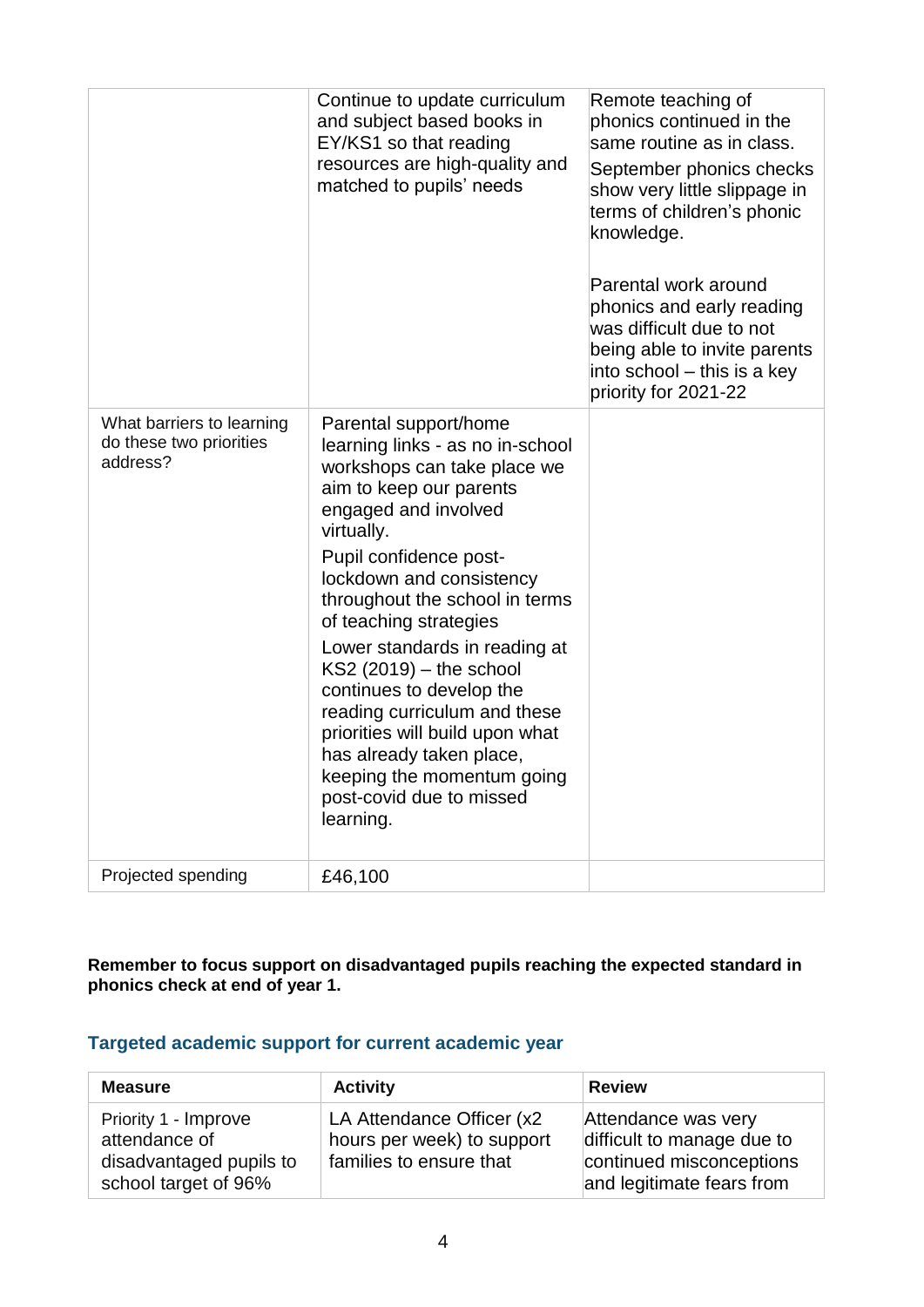|                                                                                                                                                                            | children are in school<br>whenever they can be.<br>Where children cannot be in<br>school (e.g isolating) ensure<br>that children receive<br>appropriate home learning<br>and support to ensure a swift<br>transition back into school<br>(e.g food boxes, learning<br>resources, regular contact)                                                                                                                                                                                                                                                                             | parents around the Covid-<br>19 pandemic.<br>The school supported<br>families in accessing testing<br>(booking/registering/posting)<br>in order to get children back<br>into school as soon as<br>possible.<br>Some families travelled to<br>Pakistan throughout the<br>pandemic and then could<br>not get home as the country<br>was on the red list - this<br>meant that the school's<br>attendance figures dropped<br>and the % persistent<br>absentees increased.<br>Taking out the data for<br>these specific pupils leaves<br>the school's attendance at<br>96.6%, showing that<br>attendance was managed<br>well despite the challenging<br>circumstances. |
|----------------------------------------------------------------------------------------------------------------------------------------------------------------------------|-------------------------------------------------------------------------------------------------------------------------------------------------------------------------------------------------------------------------------------------------------------------------------------------------------------------------------------------------------------------------------------------------------------------------------------------------------------------------------------------------------------------------------------------------------------------------------|-------------------------------------------------------------------------------------------------------------------------------------------------------------------------------------------------------------------------------------------------------------------------------------------------------------------------------------------------------------------------------------------------------------------------------------------------------------------------------------------------------------------------------------------------------------------------------------------------------------------------------------------------------------------|
| Priority 2 - Ensure<br>continued opportunities for<br>a broad and rich<br>curriculum in school, whilst<br>providing targeted support<br>in school and for home<br>learning | Continue to develop the<br>broader curriculum so that<br>all children continue to have<br>a rich and varied education<br>at all times - art specialist in<br>school, music hub sessions,<br>curriculum support<br>Home-learning videos for<br>parents, modelling the<br>teaching of phonics and<br>reading these books at<br>home.<br>Continual phonics<br>assessment and group<br>reading based on phonic<br>phases, building our books<br>and resources by need<br>throughout the year<br>External/internal/virtual<br>visitors and visits to support<br>curriculum content | Curriculum plans are all in<br>place, with specific unit<br>plans for all year groups<br>detailing the clear start and<br>end points of each unit of<br>learning.<br>Additional instrumental<br>music lessons were<br>provided via zoom.<br>Art/music/yoga/forest<br>school sessions continues<br>whenever the school was<br>open<br><b>Additional visitors were</b><br>accessed online, e.g a visit<br>from an explorer, a working<br>scientist and an<br>archaeologist to name a<br>few.<br>This was limited due to<br>restraints around school<br>visits and visitors – this is a<br>key area for 2021-22                                                      |
| What barriers to learning<br>do these two priorities<br>address?                                                                                                           | Address missed learning<br>time due to Covid-19                                                                                                                                                                                                                                                                                                                                                                                                                                                                                                                               |                                                                                                                                                                                                                                                                                                                                                                                                                                                                                                                                                                                                                                                                   |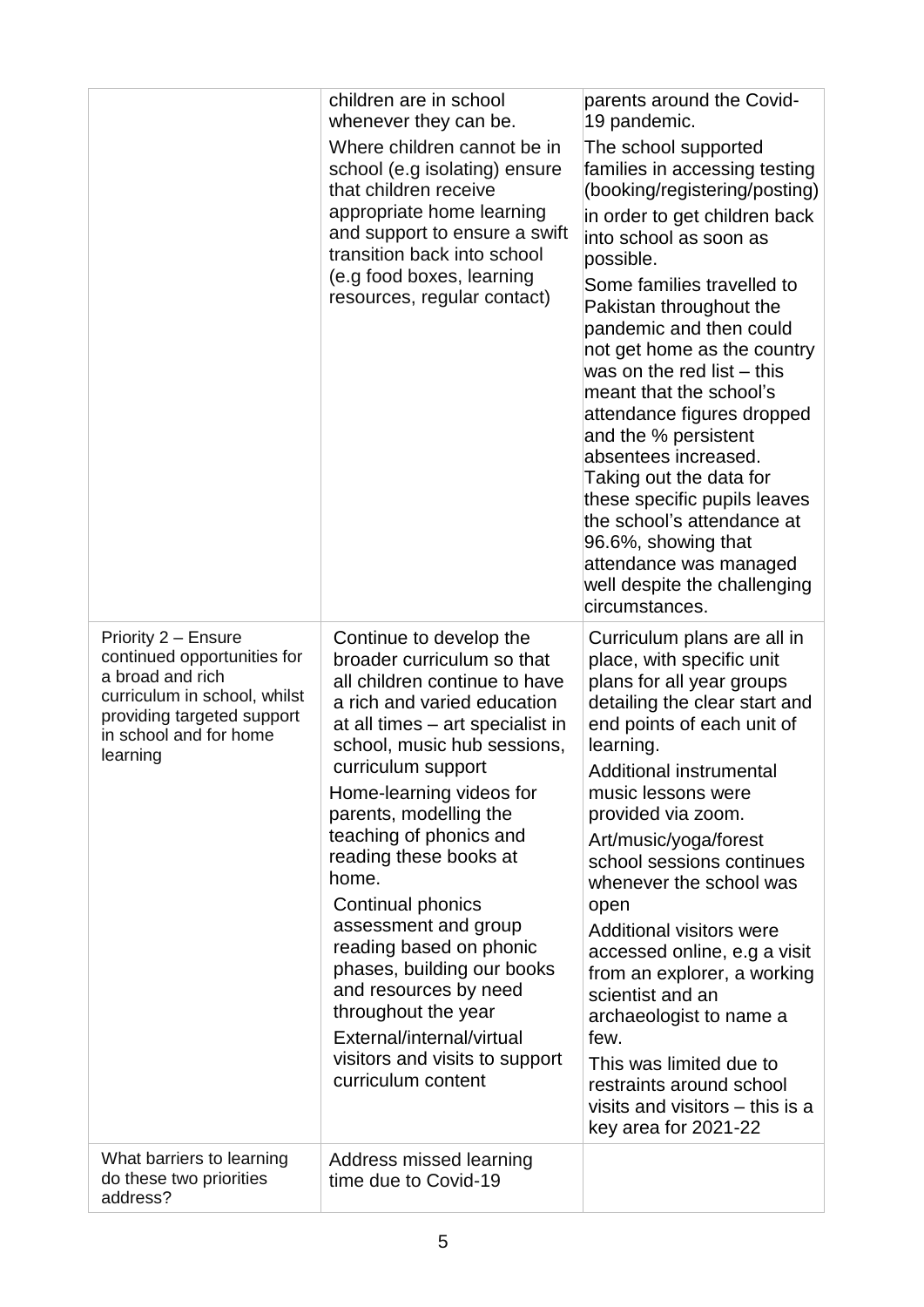| Projected spending | £18,000 |  |
|--------------------|---------|--|

# **Wider strategies for current academic year**

| <b>Measure</b>                                                                                                          | <b>Activity</b>                                                                                                                                                                                                                                                                                                                                                                                                                                                                                                                                                                                                                                                                                  | <b>Review</b>                                                                                                                                                                                                                                                                                                                                                                                                                                                                                                                                                                                                                                                                                                                                                                 |
|-------------------------------------------------------------------------------------------------------------------------|--------------------------------------------------------------------------------------------------------------------------------------------------------------------------------------------------------------------------------------------------------------------------------------------------------------------------------------------------------------------------------------------------------------------------------------------------------------------------------------------------------------------------------------------------------------------------------------------------------------------------------------------------------------------------------------------------|-------------------------------------------------------------------------------------------------------------------------------------------------------------------------------------------------------------------------------------------------------------------------------------------------------------------------------------------------------------------------------------------------------------------------------------------------------------------------------------------------------------------------------------------------------------------------------------------------------------------------------------------------------------------------------------------------------------------------------------------------------------------------------|
| Priority $1 -$ to ensure that all<br>pupils are supported pastorally<br>and economically in order to<br>access learning | NSBP secured until<br>March 2021,<br>supplementary items<br>bought to enable each<br>bubble to have breakfast<br>in classrooms.<br>Provide additional support<br>with food/taxi<br>costs/clothing where<br>needed for families who<br>are struggling as a result<br>of losing work throughout<br>the pandemic.<br>Support from specialist<br>services e.g. cognition<br>and learning, behaviour<br>support.<br>Step2 Counselling service<br>- 1 day per week<br><b>OneGoal Mental Health</b><br>Champion programme for<br>children<br>ScrapSheds-<br>introduction of scrap<br>sheds in the KS1 and<br>KS2 playgrounds to<br>encourage cooperation,<br>special awareness and<br>imaginative play. | <b>NSBP</b> provision has<br>extended for the year<br>2021-22 and breakfast will<br>remain available in<br>classrooms as it worked<br>well for many of our pupils<br>without causing any<br>disruption or singling<br>anyone out. It will continue<br>to be part of our daily<br>routine.<br>Support with school<br>transport had a positive<br>impact on school<br>attendance as it took away<br>a financial barrier for<br>accessing school.<br>Specialist support teachers<br>have continued to work<br>with staff and pupils based<br>on identified need.<br>OneGoal - this will<br>continue into 2021-22 as<br>sessions were halted due<br>to the pandemic.<br>Step2 provided a crucial<br>service for pupils and staff<br>pupil provision will<br>continue into 2021-22 |
| Priority $2 -$ to support the<br>emotional wellbeing of pupils                                                          | Training provided for all<br>staff.                                                                                                                                                                                                                                                                                                                                                                                                                                                                                                                                                                                                                                                              | Scrapsheds accessed<br>throughout and helped<br>pupils to reintegrate and<br>learn how to cooperate,<br>play and socialise with<br>each other post lockdown<br>periods. They have also<br>provided a key intervention<br>in terms of SEMH and<br>communication for smaller<br>groups of pupils who have<br>needed support beyond<br>the classroom.                                                                                                                                                                                                                                                                                                                                                                                                                            |